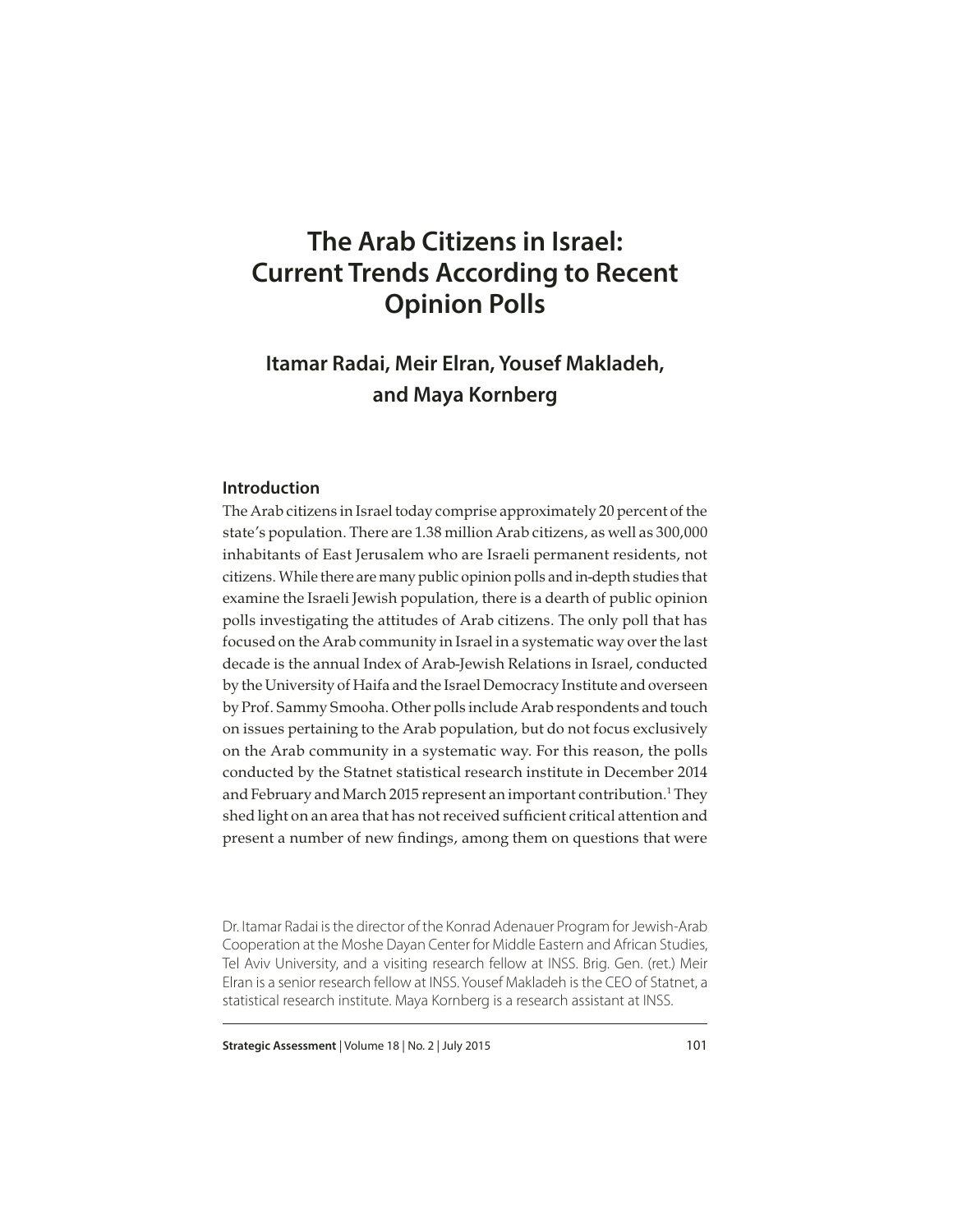not raised in previous polls, such as the attitudes toward terror attacks against Israeli targets and the status of the Temple Mount/al-Aqsa Mosque.

The importance of public opinion polls as a tool for analysis of current trends among the Arab minority and the implications of the findings for Israeli national security should not be underestimated. The field of the Arab minority in Israel, its relations with the Jewish majority against the backdrop of the Arab-Israeli conflict, and the prevailing trends within this community and their repercussions for national security has been neglected too long. This article will present the results of the polls, analyze them, and offer policy recommendations.

## **Statnet Poll, December 2014**

In December 2014 Statnet conducted a comprehensive poll of the Arabs in Israel on several issues, including state and society, terror, and identity. The poll was conducted in Arabic by telephone and included approximately 700 respondents.

The poll highlights a number of trends with regard to the Arab attitudes toward Israel and Israeli society. Overall, the findings are largely in line with results of previous studies. When asked under which type of government they would rather live, 77 percent of the respondents said an Israeli government, and 23 percent said Palestinian government (figures 1 and 2). These results indicate that the vast majority of the community sees itself as a part of Israeli society. Smooha explains that "the Arabs in Israel over the past 65 years have become stakeholders in Israeli society and have a vested interest in being part of Israel and living here."<sup>2</sup>



**Figure 1**. Preferred Government of Arab Citizens, December 2014

102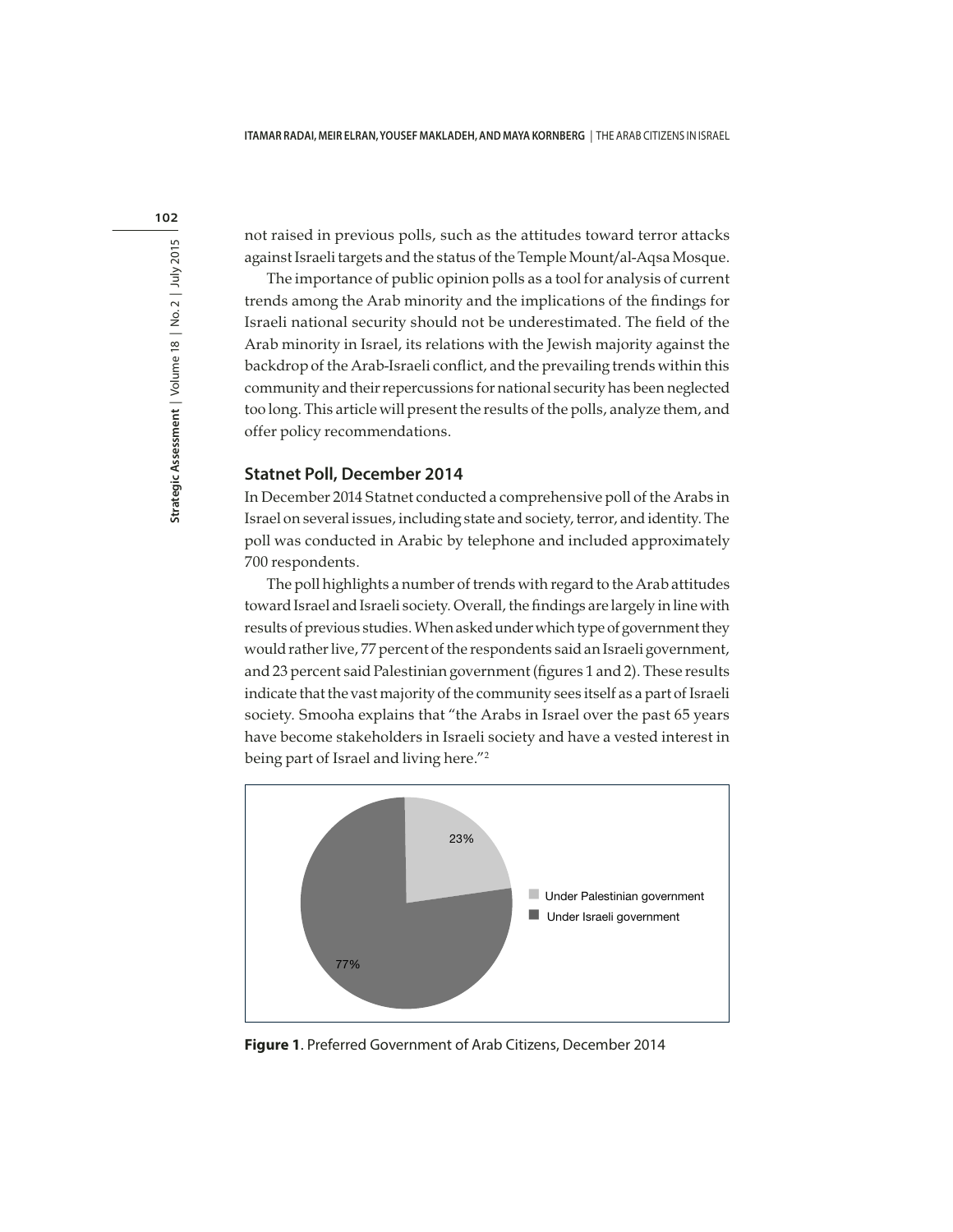

**Figure 2**. Preferred Government of Arab Citizens, December 2014: Breakdown

Nevertheless, the Statnet poll shows a genuine feeling of discrimination among the Arab community within Israel. Thirty-nine percent of respondents believe there is discrimination in Israeli institutions, and 53 percent believe there is only partial equality. Only 9 percent believe Israeli institutions are completely equal and fair (figure 3). These findings confirm previous studies (table 1). The Index of Arab-Jewish Relations in Israel 2012 showed that 70.5 percent of Arabs believe the government treats Arabs as second class citizens.<sup>3</sup> A 2011 Brookings poll found that only 3 percent of Arabs said there was full equality, 57 percent said there was legal equality but institutional and social discrimination, and 36 percent said there was apartheid. In addition to institutionalized discrimination, Arab citizens are also living under the impression that Israeli Jewish society espouses racist attitudes toward Arabs.<sup>4</sup> The large majority of respondents (86 percent) believe that Israeli society is moderately racist or very racist toward Arabs, while 14 percent believe that there is only a small amount of racism against Arabs. These results are largely in line with the results of pervious polls. The 2007 Konrad Adenauer Program for Jewish-Arab Cooperation at the Moshe Dayan Center at Tel Aviv University poll found that 75 percent of respondents felt there was discrimination on a national, economic, social, and cultural level.5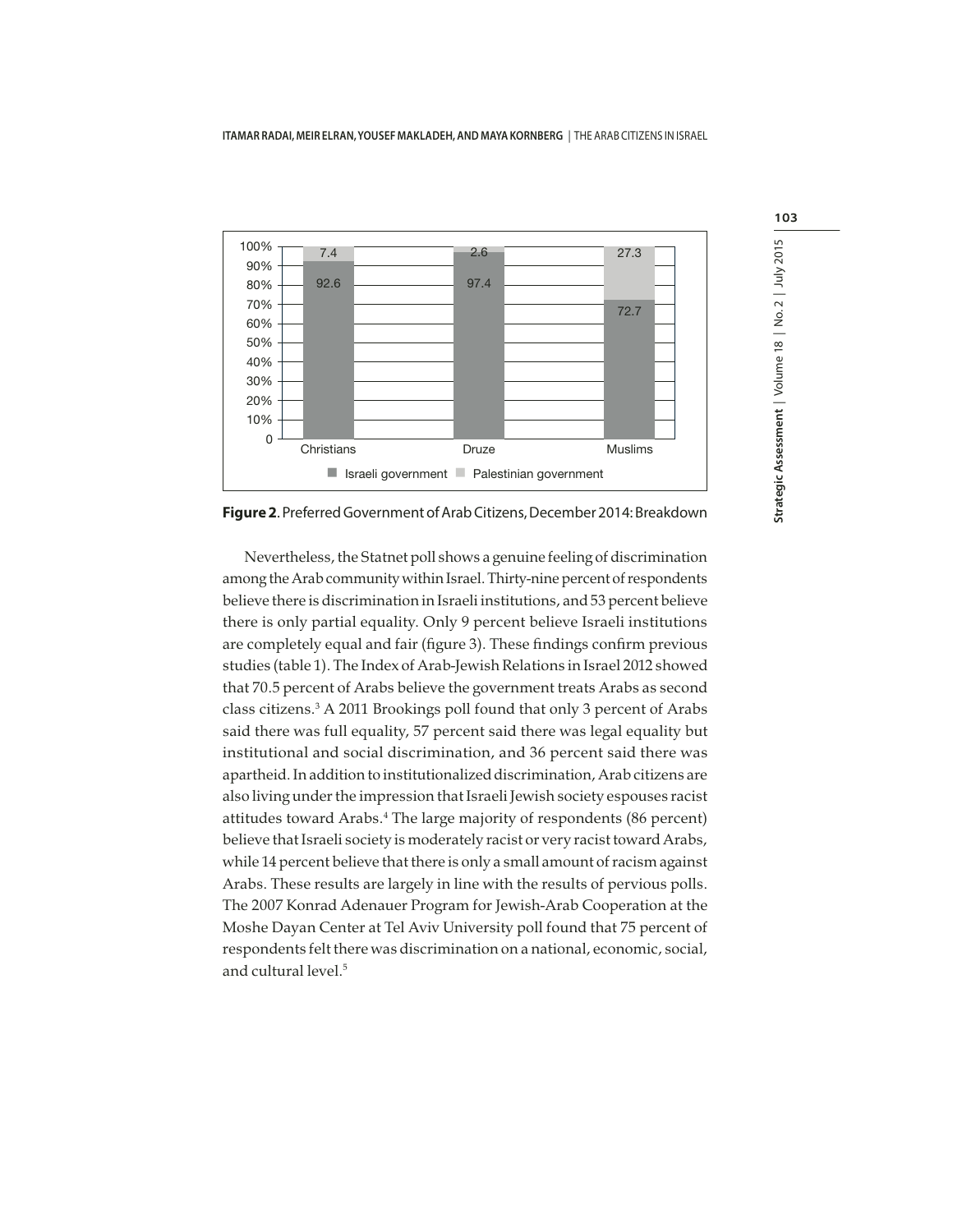

**Figure 3**. Sense of Equality among the Arab Community, December 2014

| Poll                        | <b>Institutional/General</b><br><b>Discrimination</b> | <b>Complete Equality</b> |
|-----------------------------|-------------------------------------------------------|--------------------------|
| Statnet                     | 39                                                    | g                        |
| Adenauer Program            | 75                                                    |                          |
| Arab-Jewish Relations Index | 70.5                                                  |                          |
| <b>Brookings</b>            |                                                       |                          |

**Table 1**. Beliefs on Israel's Attitudes towards Arab Citizens (percent)

The poll also presented attitudes towards terror attacks. Most respondents (70 percent) condemned the fall 2014 terror attacks in Jerusalem and Tel Aviv, but 30 percent thought Israeli policies bore responsibility for the attacks (figures 4 and 5). There was also an interesting correlation between education level and the tendency to blame Israel, with more respondents with higher education casting the blame on Israel. In the same context, a large majority of respondents (84 percent) were convinced that Israel was acting with the intention of harming the historic status quo on the Temple Mount (al-Haram al-Sharif, or al-Aqsa Mosque) in Jerusalem, as some terror attacks and violent demonstrations occurred against the background of the growing tensions around this holy site. Still, 75 percent believed that Arab leaders should condemn the attacks, and only 14 percent believed that they should not. The questions on terror attacks are particularly noteworthy, as previous polls among the Arab population in Israel had avoided this topic.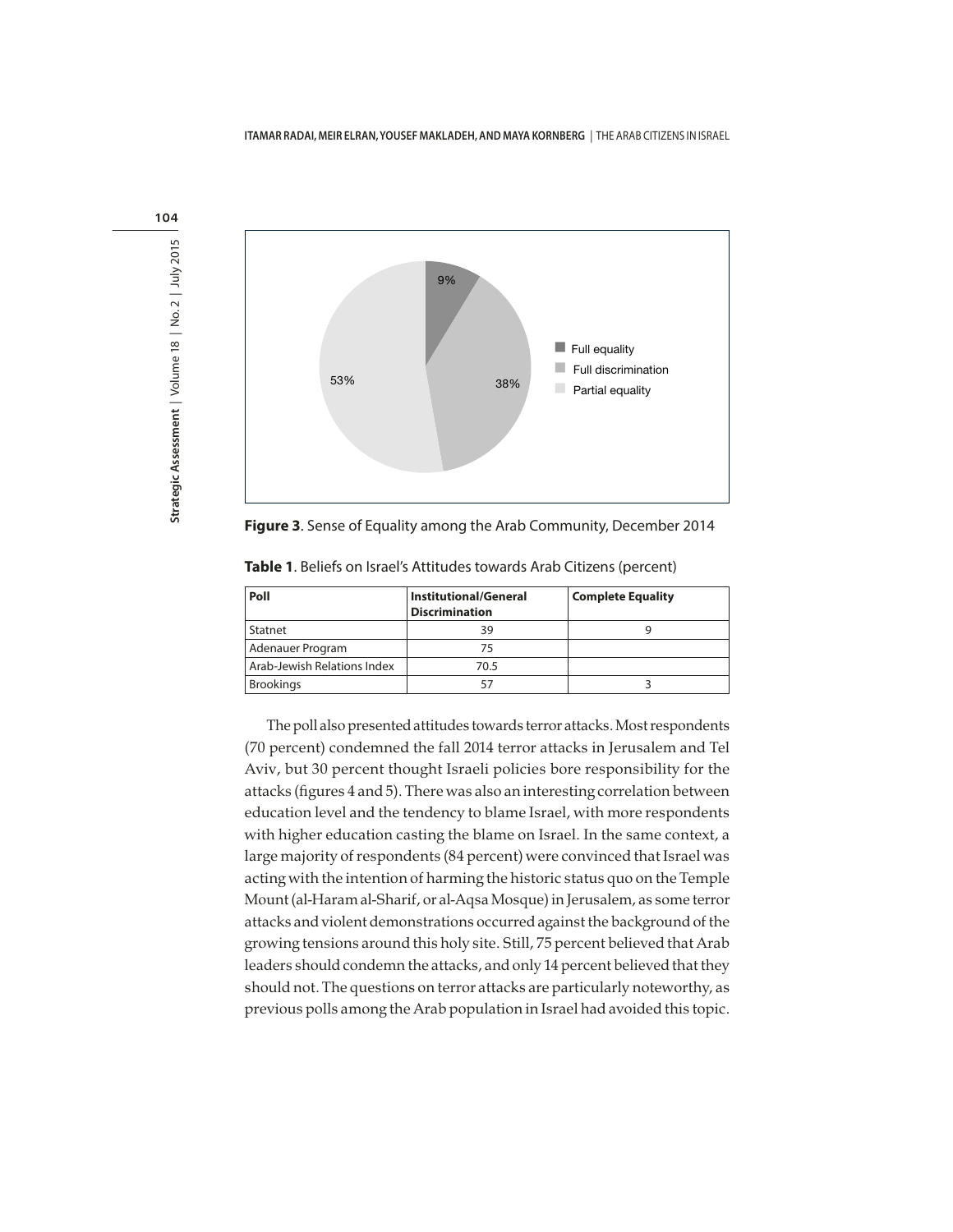

**Figure 4**. Attitudes of Arabs to Terrorist Attacks, December 2014



**Figure 5**. Attitudes of Arabs Opposed to Terrorist Attacks, December 2014: Breakdown

Throughout the years research about Arabs in Israel has painted a picture of a torn society, with an identity split between "Israelization" on the one hand and "Palestinization" on the other. The Statnet poll reinforces the notion that the identities of the Arab community are multifaceted. Thirty-three percent of respondents did not identify as either Israeli or Palestinian, 31 percent identified as Palestinian, 30 percent identified as Israeli, and 7 percent identified as both Israeli and Palestinian. These results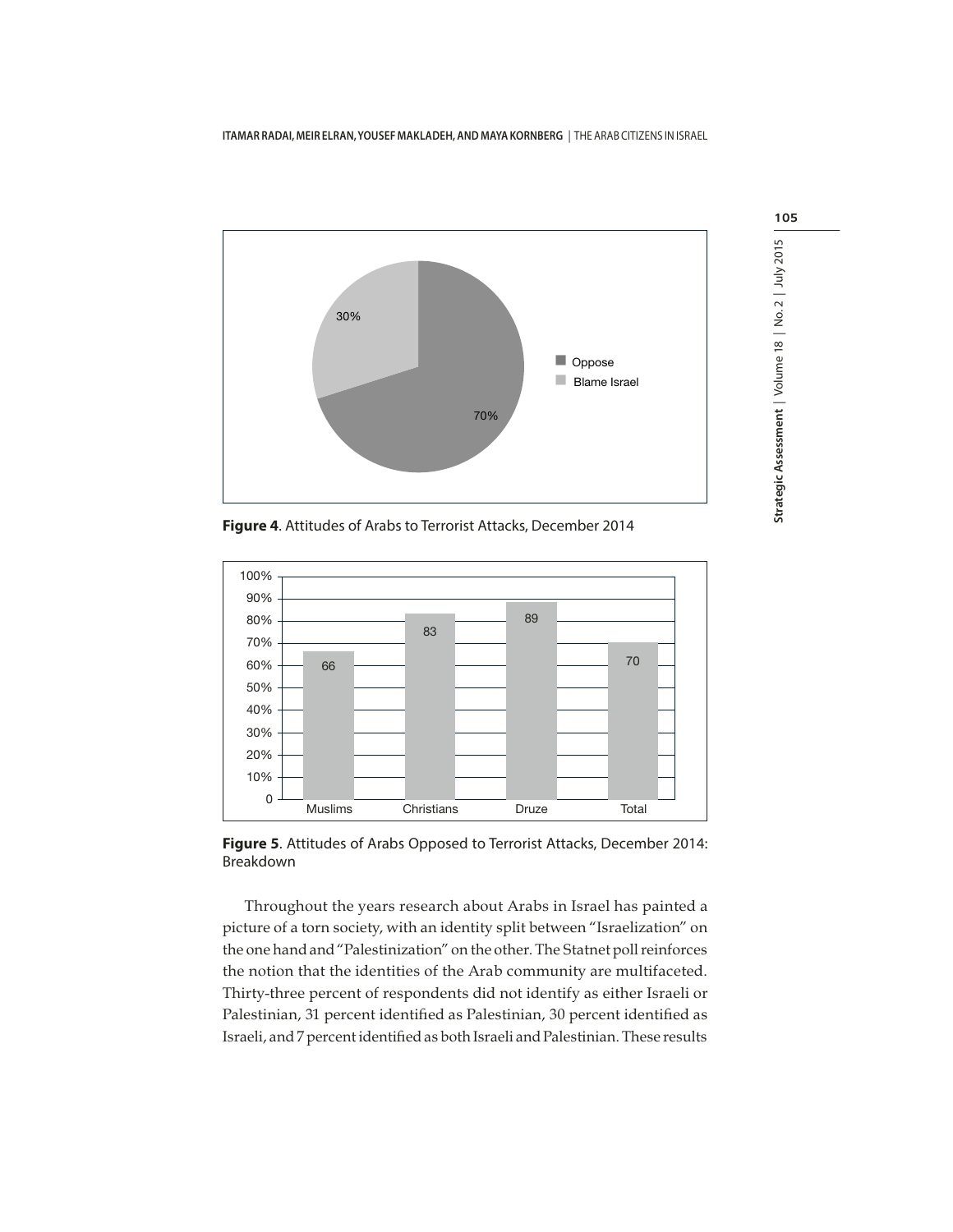

Figure 6. Self-Identification in the Arab Community, December 2014

suggest a complex, multi-faceted divided identity with many nuances and sub-identities. In comparison, the 2010 Brookings poll found that 22 percent felt the Palestinian element was the most important aspect of their identity, 12 percent said Israeli, 36 percent said Arab, and 19 percent said Muslim (table 2).<sup>6</sup> The Index of Arab-Jewish Relations in Israel found that the number of respondents listing "Israeli" as their most important identity dropped from around 30 percent in 2003 to 12 percent in 2013.<sup>7</sup>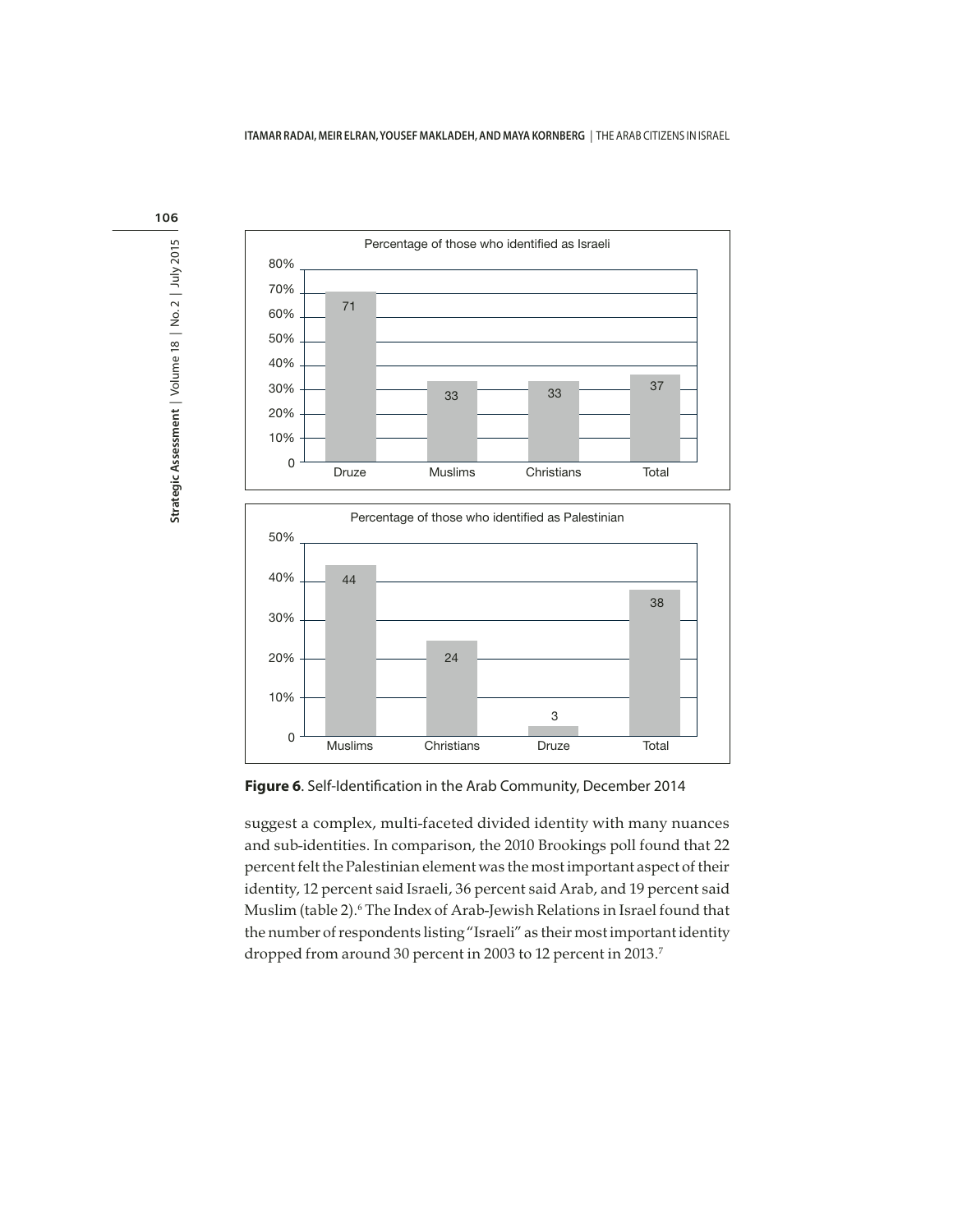**Table 2**. Main Identities among the Arab citizens, Comparative Findings (percent)

| Poll             | Palestinian (most important) | Israeli (most important) |  |
|------------------|------------------------------|--------------------------|--|
| Statnet          |                              |                          |  |
| <b>Brookings</b> |                              |                          |  |

Another trend evident in the results of the Statnet poll is the noticeable difference in attitudes among Arabs themselves, or Arabic speaking citizens of various religious communities or sects. The most common and best known gap is between the Druze and the rest of the Arabic speaking community in Israel. While 71 percent of Druze identified as Israeli, only 33 percent of Christians and Muslims identified as Israeli (figure 6). On the issue of the Temple Mount there were likewise sectarian differences: 90 percent of Muslim Arabs, and – strikingly – 66 percent of Christian Arabs, and even 54 percent of Druze believe that Israel is acting to jeopardize the Temple Mount status quo. At the same time, while 47 percent of Muslims believed there was racism and 42 percent believed there was institutionalized discrimination, only 25 percent of Christians and 22 percent of Druze believed there was racism, and 31 percent of Christians and 19 percent of Druze believed there was institutionalized discrimination (table 3 and figure 7). These results reaffirm again that the Druze, as a community, have a much stronger attachment to Israeli identity, and that not only the Druze but also the Christians tend to have a more positive attitude toward the Israeli state and society than Muslims.

| <b>Sector</b> | Identify as<br><b>Israeli</b> | <b>Israel harms</b><br><b>Temple Mount</b> | See Israel as<br>racist | Believe there is<br>discrimination in Israel |  |
|---------------|-------------------------------|--------------------------------------------|-------------------------|----------------------------------------------|--|
| Druze         |                               |                                            | 22                      |                                              |  |
| Muslim        | 33                            | 90                                         | 47                      |                                              |  |
| Christian     |                               | 66                                         | 25                      |                                              |  |

**Table 3**. Religious and Sectarian Attitudes, Statnet Poll, 2014 (percent)

These findings reaffirm the 2010 Brookings poll, which showed that among the Druze population, the most important identity was Druze (39 percent), followed by Israeli (31 percent), Arab (16 percent), and Palestinian (8 percent).<sup>8</sup> The Brookings results imply that there is a correlation between religious and sectarian identities and attitudes toward the state. Druze respondents ranked Israeli identity the highest, as in the Statnet poll. In the Brookings poll, the Christians ranked Arab identity as most important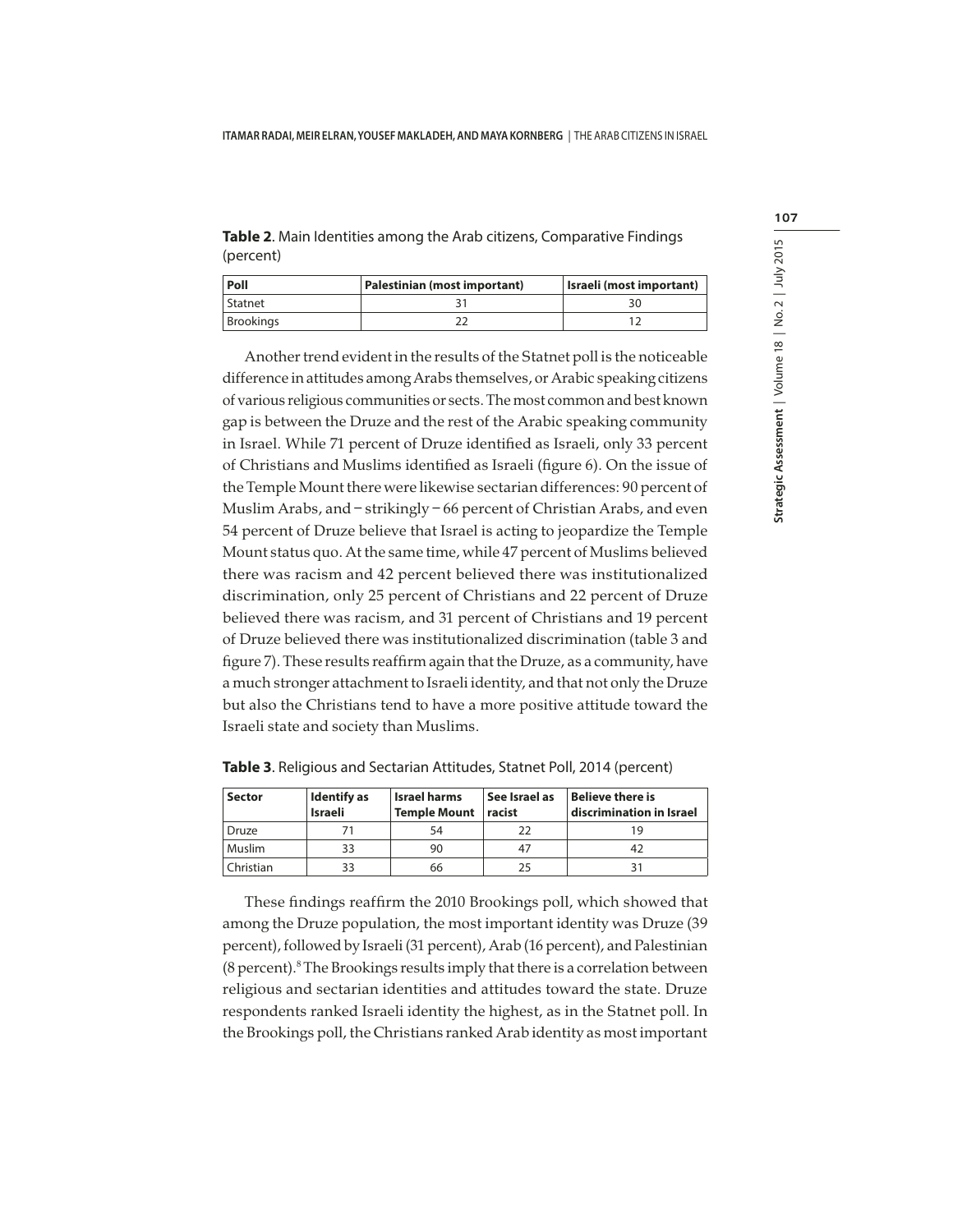



**Figure 7.** Sense of Institutional Discrimination among Arabs, December 2014

(53 percent), followed by Palestinian identity (15 percent), Israeli identity (12 percent), and Christian identity (9 percent). The Muslim community also ranked Arab identity highest (34 percent), followed by Muslim identity (27 percent), Palestinian identity (24 percent), and Israeli identity (10 percent). Significantly, Muslims ranked Palestinian identity higher than did Christians, as in the Statnet poll. The Statnet findings confirm results of previous studies, and show that there is a correlation between religious and sectarian affiliation and attitudes towards the Israeli state, Arab identity, and Palestinian identity.

## **Statnet Polls, February and March 2015**

In advance of the national elections, Statnet conducted two additional polls. With 825,000 Arab citizens in Israel registered as voters, the Arab vote seemed a substantial factor in the overall March 17, 2015 elections. The polls' 500 respondents comprised a representative sample of the different geographical regions, religions, and family ties of the Arab community – as often whole families vote for the same party. The February 18, 2015 poll estimated, based on the two questions of whether the respondents voted in 2013 and whether they plan to vote in 2015, that the voter participation rate would be 62.4 percent (as opposed to 56 percent in 2013). In the poll of March 14, 2015, the estimation of the voter participation rate was 63.4 percent (very near the actual percentage of Arab voting in the elections). In addition, among those who said that they did not vote in the past but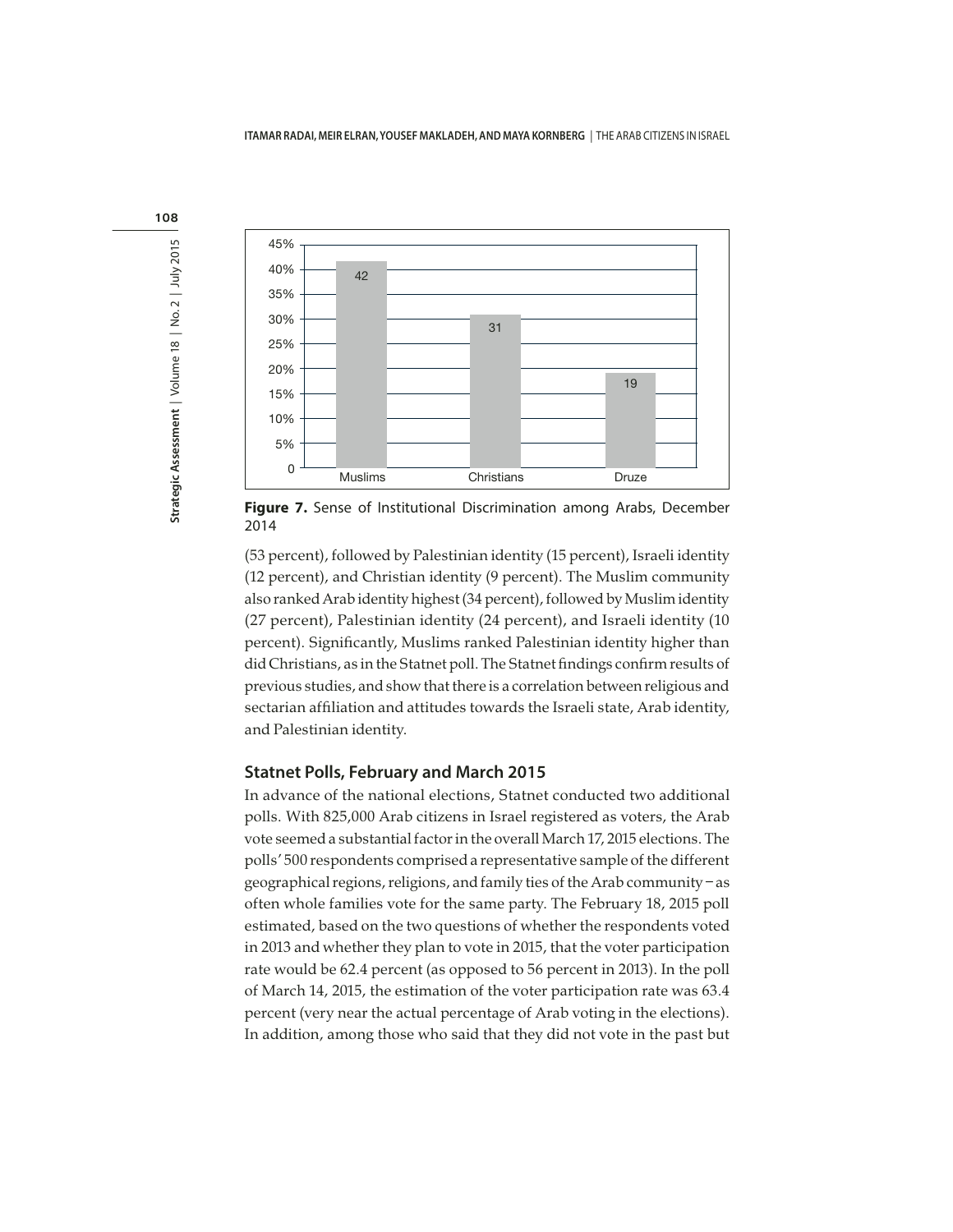would vote in 2015 or are undecided, 58 percent cited the formation of the Joint List as their reason for voting.

The polls also presented substantive results regarding the voting preferences (figure 8). The majority of respondents (78 percent in February, 81.4 percent in March) said they planned to vote for the Joint List (comprising Hadash, Balad, Ta'al, and Ra'am), followed by the Zionist Camp (6.5 percent in February, 4.4 percent in March), Meretz (5 percent in February, 3 percent in March), and Likud (2.8 percent in February, 2.7 percent in March). In the February poll this translated into 12.4 mandates for the Joint List, 1.1 mandates for the Zionist camp, and 0.8 mandates for Meretz, while in March 14 poll the forecast was for 13.6 mandates for the Joint List. The results suggest that Jewish parties stood to receive a total of 3.3 mandates from Arab votes. The actual voting results showed a voter turnout of 63.5 percent, slightly higher than the poll predicted, and that 82.4 percent of Arab citizens voted for the Joint List, 4.9 percent voted for the Zionist Camp, 2.6 percent for Meretz, and 1.5 percent for Likud (table 4).<sup>9</sup>



**Figure 8**. Voter Preferences in the Arab Community for the 20th Knesset, without the undecided, February 18, 2015

|                                             | <b>Joint List</b> | <b>Zionist Camp</b> | Meretz | Likud |
|---------------------------------------------|-------------------|---------------------|--------|-------|
| Forecasted 1 month<br>prior to the election | 78                | 6.5                 |        | 2.8   |
| Forecasted 3 days prior<br>to the election  | 81.4              | 4.4                 |        | 2.7   |
| <b>Actual Results</b>                       | 82.4              | 4.9                 | 2.6    |       |

#### **Table 4**. Voting Patterns, 2015 (percent)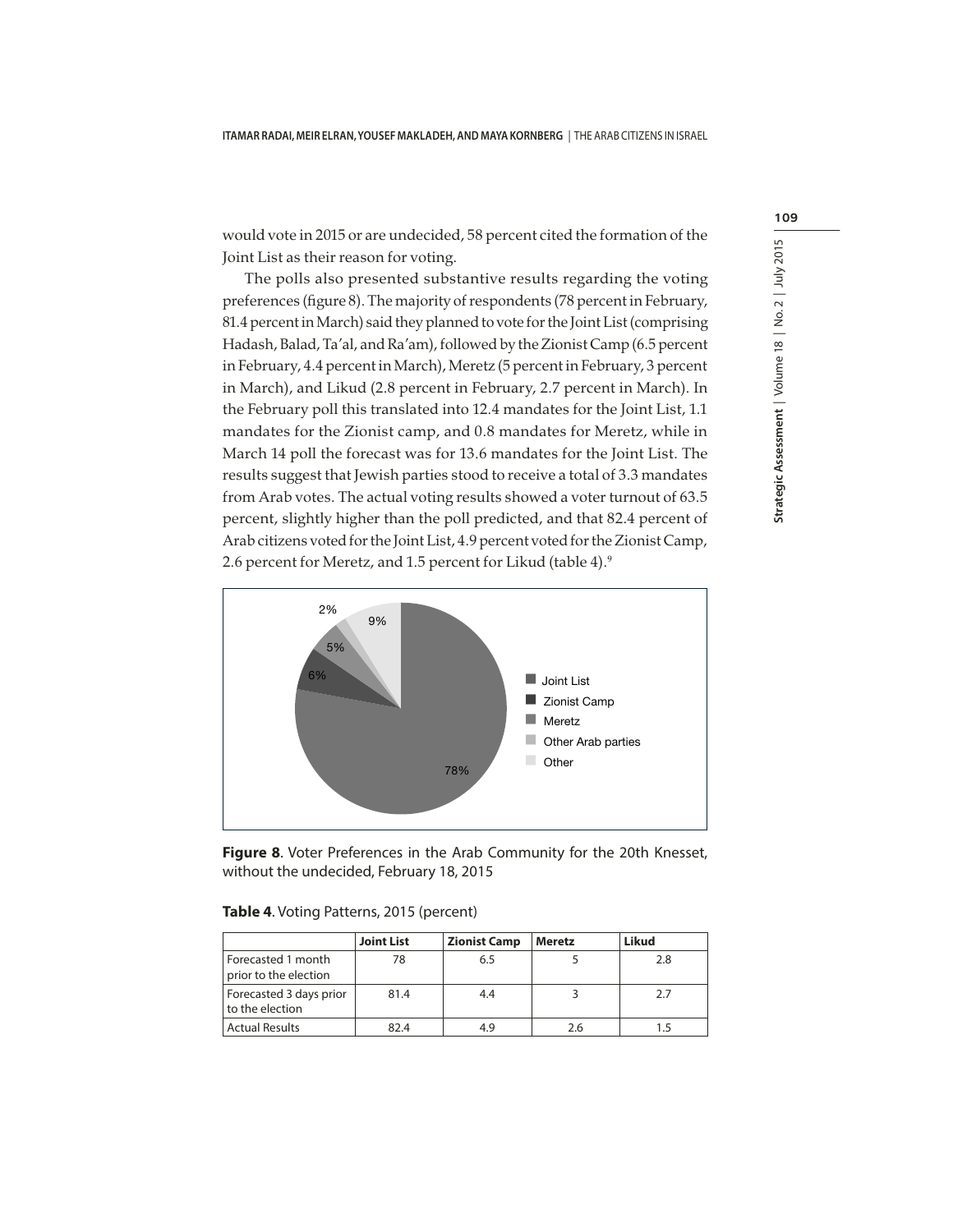

The majority of voters (58 percent) said that they wanted their party to recommend Isaac Herzog to form a coalition – a telling finding, given the fact that in recent elections Arab parties abstained from recommending a Jewish candidate to form the coalition. Only 7 percent wanted their party to recommend Netanyahu (figures 9 and 10). In addition, 64 percent of respondents wanted the Joint List to be part of the coalition – an unprecedented finding given the declaration by the leaders of the Joint List that they would not join any coalition (but might support it from the outside). Twenty-eight percent even said they supported being a part of any coalition, 30 percent supported being part of a government only with Herzog as Prime Minister, and 3 percent said they wanted the Joint List to be a part of a government with Netanyahu as Prime Minister. These findings suggest strong support for the Joint List, as expected, but also for Herzog as Prime Minister. Given the December findings regarding institutionalized discrimination and confidence in the government, these recommendations are not surprising.



**Figure 9**. Arab Voter Recommendations for Prime Minister, February 18, 2015

The February 2015 poll reinforces the findings of the December 2014 poll and other surveys in regard to the stark difference in the voting patterns of members of different religious communities, their trust in institutions, and the importance they attach to various issues. As in the 2014 poll, the 2015 poll found that there are notable differences between the religious groups within the Arab community. The highest voting participation rate was forecasted for the Muslim population (63.7 percent), followed by Christians (60.6 percent) and the Druze (56.9 percent). In addition to the difference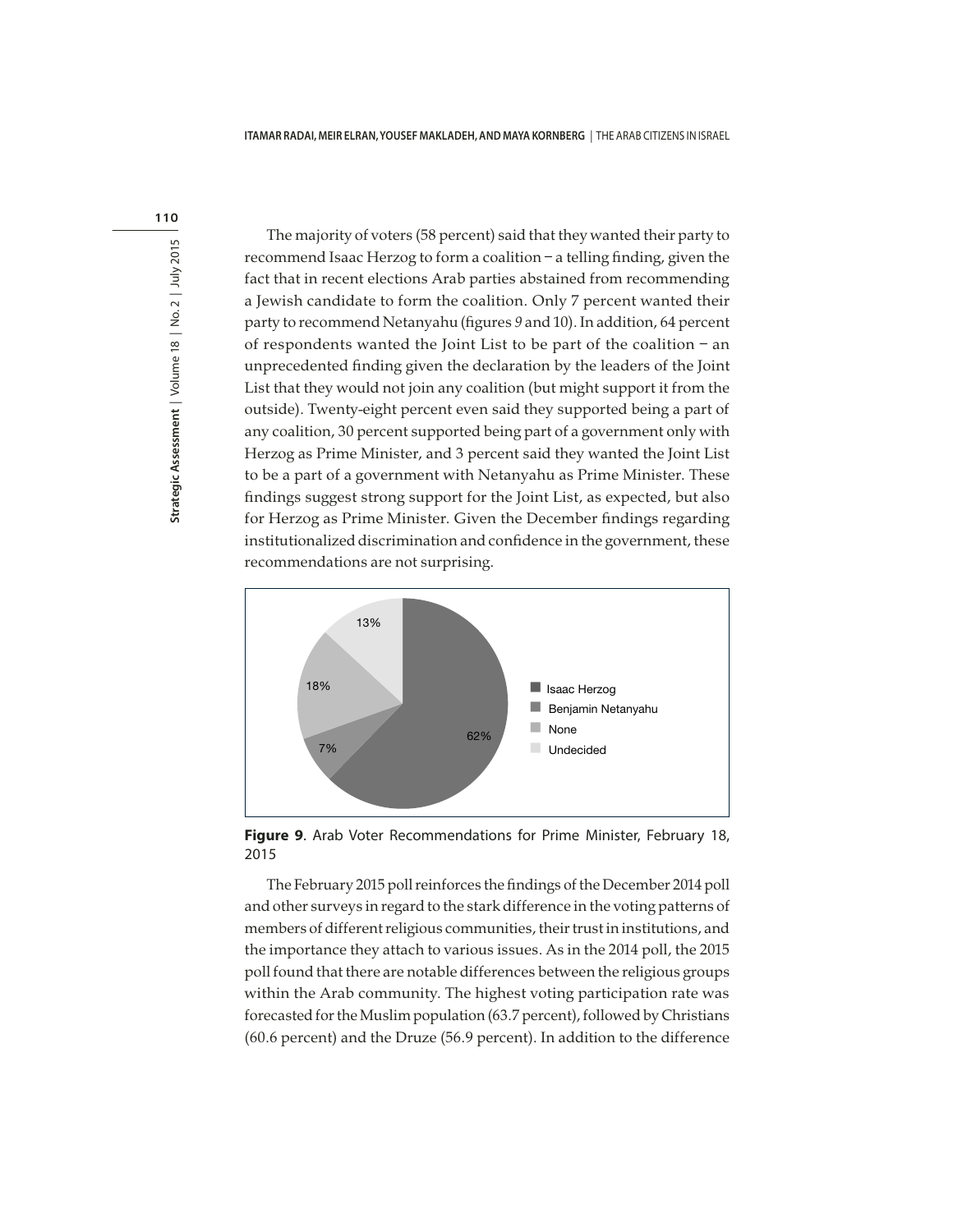

**Figure 10**. Arab Voter Recommendations for Prime Minister, February 18, 2015: Breakdown

in the number of people intending to vote, there is also a difference in the voting choices between the different religious groups. While 77 percent of Muslim Arabs said they would vote for the Joint List, 58 percent of Christians and only 15 percent of Druze intended their vote for the Joint List. While 33 percent of Druze said they would vote for Jewish parties, only 4-6 percent of Muslims and 8-15 percent of Christians were expected to vote for Jewish parties. Again, these differences likely arise from the different levels of integration and engagement with the Jewish population.

In terms of confidence in institutions, 48 percent of respondents believed that Arab MKs worked very little or little to promote the interests of the Arab community. This statistic indicates great dissatisfaction with the representatives. When asked what is more important for the Israeli Arab community, 70 percent said that improving the economic status of Arabs in Israel was most important, while only 30 percent said that solving the Israeli-Palestinian conflict was most important. These statistics are very much in line with the attitudes of Israeli Jewish citizens, most of whom place economic concerns over the peace process as a voting consideration. Thus, for example, a January 2015 election poll conducted by Bizportal found that 36.1 percent of the Jewish population listed the cost of living as the most important issue in the 2015 campaign, while only 13.1 percent said that the Israeli-Palestinian peace process was the most important.

In conclusion, the February 2015 poll showed large support for the Joint List, the center left parties, and Herzog as Prime Minister, and further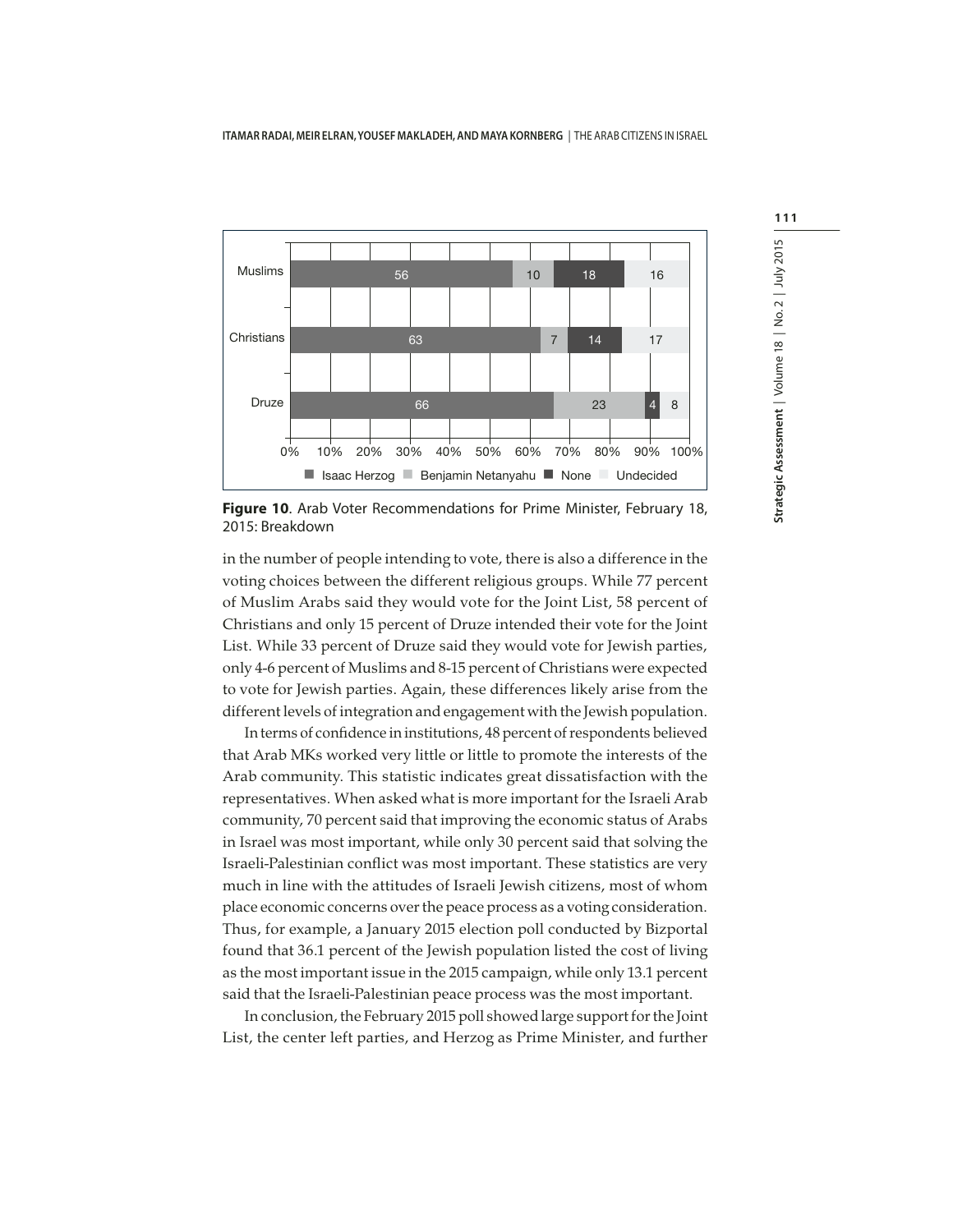strengthens the findings of previous polls in regard to religious differences, national priorities, and confidence in the government and the establishment.

## **Analysis of Findings**

The notable differences in electoral preferences, identity, and ideology between religious and sectarian groups can be attributed to several factors. Druze are much more integrated into Jewish society as a whole and come into contact with more Jews mainly due to the mandatory military service, which was introduced in 1956 as a result of the close ties between members of the Druze community and Jews since the British Mandate period. This integration is evident, as shown in the polls, in terms of self-identity, identification with the Jewish state, and political inclinations, i.e., the firm support of Zionist parties. The differences in opinion between Muslims and Druze were also evident in the November 2014 riots in the village of Abu Snan. The death of 22-year old Khayr al-Din Hamdan, shot to death in the Galilee Arab village of Kafr Kana by an Israeli Police special patrol squad, sparked a series of demonstrations in which Arab citizens waved Palestinian flags and checkered keffiyes (known as a Palestinian symbol); as a result, clashes erupted in Abu Snan's high school between pro-Palestinian Muslim students and pro-Zionist Druze students, who are about to be inducted to the IDF.<sup>10</sup>

Christians have likewise shown greater tendency than Muslims to support Zionist parties, even though their vast majority (some 70 percent) still supported the Joint List in the last elections. Christians and Druze also reported feeling less discrimination than Muslims, and these two findings may very well be linked. Some Christians feel alienated within the Arab community as Islamization spreads and "Arab" is equated with "Muslim."<sup>11</sup> In 2010, 82 percent of Arabs in Israel were Muslims, Christians were 10 percent, and 8 percent were Druze.<sup>12</sup> Christians and Druze are thus minorities within a minority, which may add to their feelings of alienation from the Muslim majority and marginalization as social groups. This in turn may lead to a greater drift toward Jewish society.

It is also important to note the cultural and ideological differences between the three groups. Christians tend to share more cultural norms with secular Jewish society. One example of this is that Christians have legitimized women's employment faster than have Muslim and Druze, and have generally achieved higher education levels and a higher socioeconomic status.13 Christian education and socioeconomic levels are, on average,

112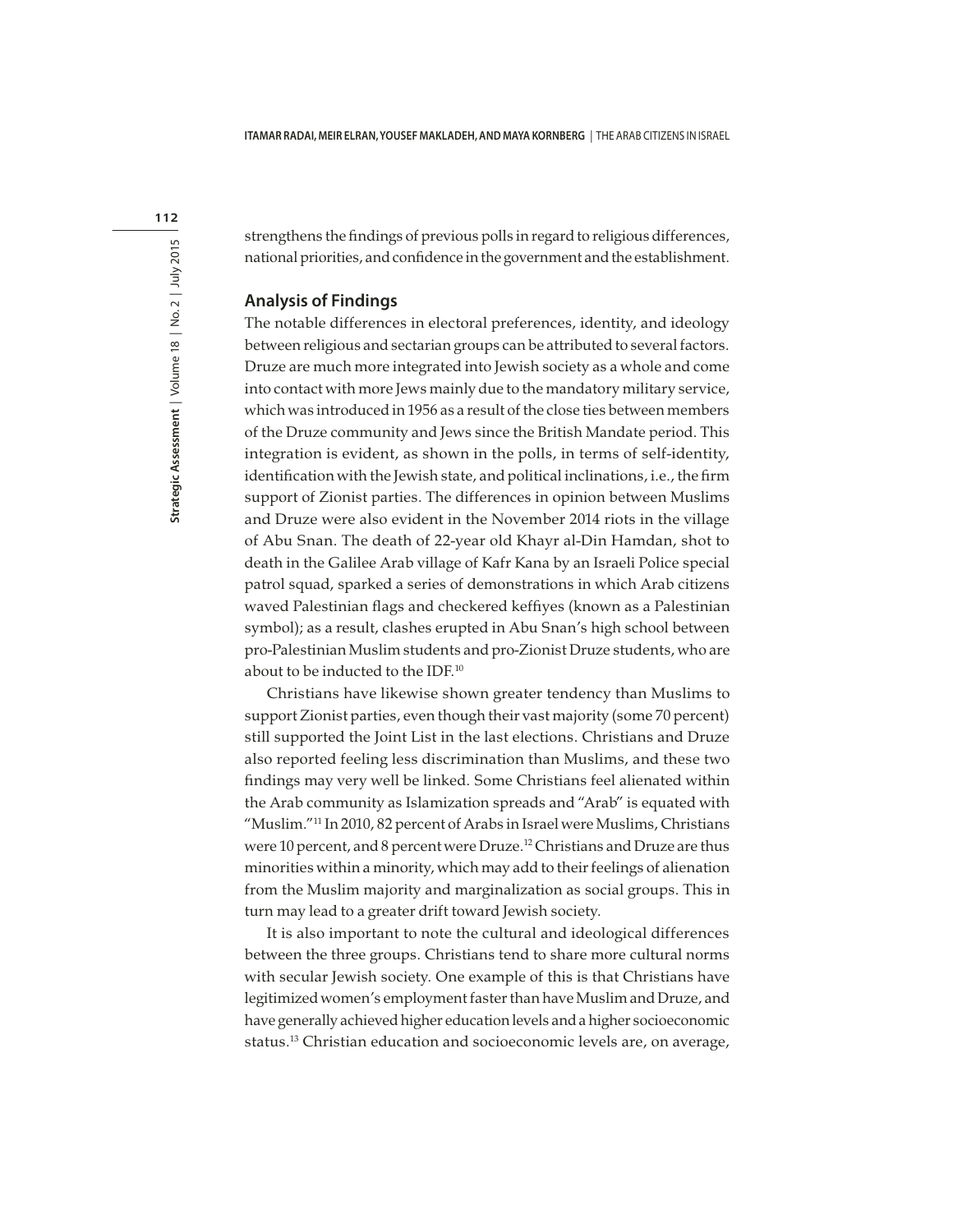higher than among Muslims, Druze, and even the Jewish majority. Thus, for example, in 2012, 61 percent of the Christian high school graduates earned matriculation certificates, according to Israeli university requirements, as opposed to 51 percent among Jews, 45 percent among Druze, and 35 percent among Muslims.<sup>14</sup> The differences in culture, demography, socioeconomic status, and other areas are demonstrated by the gaps seen in the polling results.

The polls also portrayed a lack of trust in the Israeli state and the Jewish society. The December 2014 Statnet poll showed that the large majority of respondents believe that Jewish society is racist, and significant numbers believe that Israeli institutions are discriminatory. The reasons for these sentiments are undoubtedly numerous and complex. During Operation Protective Edge, conflicts between citizens showed how much racist sentiment seethes under the surface of Israeli society, when thousands of racist posts, violent assaults, and other attacks against the Arab community occurred, perhaps encouraged by Foreign Minister Avigdor Liberman's call for a boycott of Israeli Arab shops during the war.<sup>15</sup> Similar if not identical trends were espoused by Arab citizens toward Jewish citizens at the same time. The December poll came after these months of intense racism. The poll was also conducted in the aftermath of the national home bill, which aroused severe criticism even among vehement supporters of the Israeli establishment, such as some leaders of the Druze community, and was deemed by respondents as highly discriminatory. Though previous polls indicated similar findings with regard to discrimination, these events may have exacerbated feelings of inequity.

The lack of contact between Jews and Arabs may strengthen the feelings of inequality and discrimination. Though Jews and Arabs meet in public spaces such as malls and hospitals, the groups are largely isolated and live in homogenous communities. The public infrastructure, socioeconomic status, employment, and other opportunities available to Arab communities are far below the standard of Jewish cities. This may explain opinions on inequality as well as the lack of confidence in the ability of Arab MKs to advance the interests of the Arab community, even after the last elections.

## **Conclusion and Recommendations**

 The polls show overwhelmingly that the Arabs citizens in Israel, despite their firm belief in the institutional and social discrimination against them, are eager to remain Israeli citizens and be part of the fabric of Israeli society.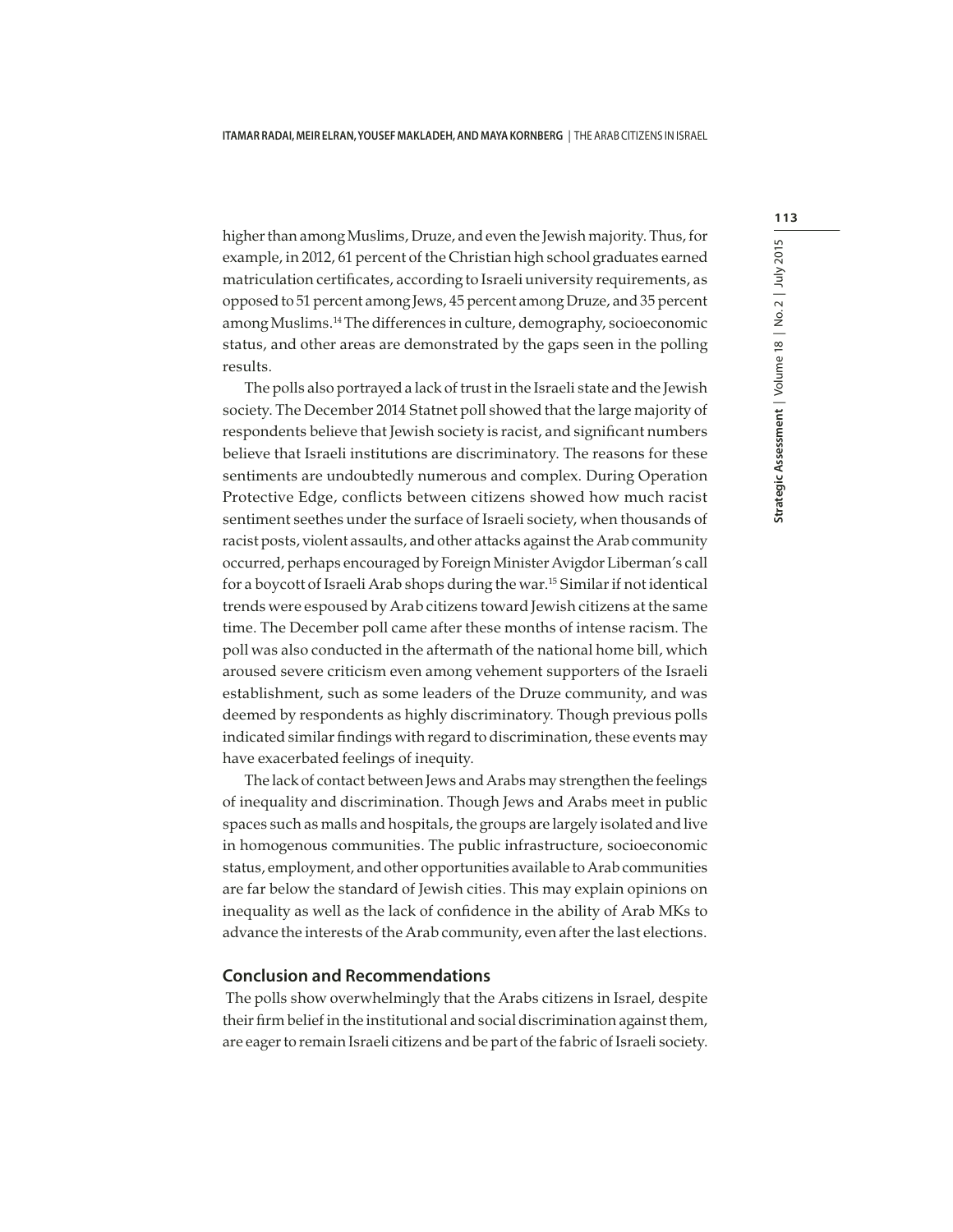Serious handling of the inequality issues, in public resources, occupational opportunities, education, and more, should be considered by policymakers as a way to decrease the sense of inequality that threatens to destabilize Israeli society. While polls only indicate the sentiment of citizens and are not always a completely accurate depiction of the reality on the ground, the large numbers of Arabs who espouse a genuine feeling of discrimination should serve as a warning to Israeli policymakers. In addition, the differences within the Arab community between different religious and sectarian groups emphasize that this is not one cohesive community that should be treated in a unidimensional way. The discrepancy in voting patterns highlights this quite clearly. The Arab community is highly heterogeneous and apparently becoming more so, and therefore the government needs a more nuanced approach that takes into account the different segments of the population and the growing discrepancy between nationality and sectarianism. At the same time, positive trends, such as the condemnation of terror attacks against Jews, should not be ignored.

The Israeli leadership must address these issues in both verbal and practical fashion. Affirmative acts on the ground can demonstrate to the Arab population that the Israeli government and society are bent on full equality and integration of the Arab citizens into many aspects of life within the Israeli society. Moreover, there is a sense of a changing mood within the Arab citizens in Israel. The results of the elections and the emergence of the new leader of the Joint List, Ayman Odeh, and his pragmatic attitudes, seem to provide the Jewish majority and the new government with a possible fresh environment. This should be utilized smartly in order to reinvigorate the relations between the national majority and the national minority in Israel. The first steps must be declaratory, as demonstrated by President Rivlin these past few months, but rhetoric alone will not suffice. A new and different perspective must be taken, one that recognizes the rights and grievances of the Arabs in Israel, and takes concrete long range basic steps to correct the failures of the past. It can and must be achieved, despite – and perhaps because of – the heightened anti-Arab sentiments within large segments of the Jewish population. It is necessary for the stability and wellbeing of Jews and Arabs, who are destined to live together in Israel.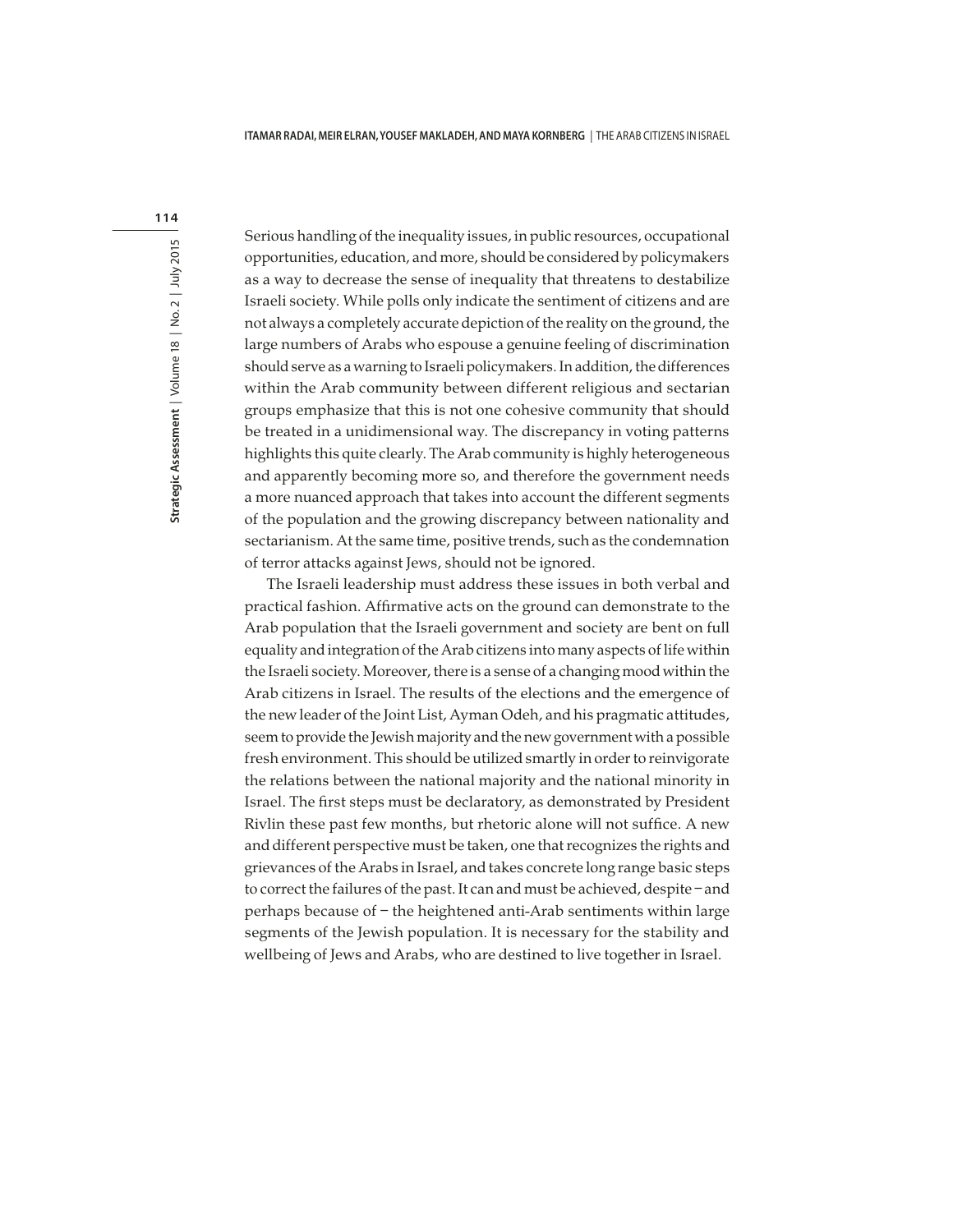## **Notes**

This article was written under the auspices of the INSS Research Program on the Arabs in Israel, which thanks the Neubauer Family Foundation of Philadelphia for its generous support.

- 1 Statnet is a statistical research institute specializing in the Arab community in Israel and operated by Arab statisticians. Established by Yousef Makladeh in 2003, it has gained reputation as a reliable source of polling information for political, academic, business, and research bodies.
- 2 Ariel Ben Solomon, "Israel's Arabs Growing More Extreme in Views on State, Poll Shows," Jerusalem Post, June 26, 2013, http://www.jpost. com/Diplomacy-and-Politics/59-percent-of-Israeli-Arabs-say-intifada-isjustified-317751.
- 3 Sammy Smooha, Still Playing by the Rules: Index of Arab-Jewish Relations in Israel 2012, Israel Democracy Institute and University of Haifa, http://www. idi.org.il/media/2522696/Arab-Jewish-Index-2012-ENG.pdf.
- 4 Shibley Telhami, "The 2011 Public Opinion Poll of Jewish and Arab Citizens of Israel," December 1, 2011, Brookings Institution, http://www.brookings. edu/research/reports/2011/12/01-israel-poll-telhami.
- 5 "The Peace Index," Israel Democracy Institute and Tel Aviv University, www. peaceindex.org.
- 6 Shibley Telhami. "2010 Israeli Arab/Palestinian Public Opinion Survey," Brookings Institution, http://www.brookings.edu/~/media/research/files/ reports/2010/12/09-israel-public-opinion-telhami/israeli\_arab\_powerpoint. pdf.
- 7 Smooha, Still Playing by the Rules.
- 8 Telhami, "The 2011 Public Opinion Poll of Jewish and Arab Citizens of Israel."
- 9 Arik Rudnitzky, "Analysis of the 20<sup>th</sup> Knesset Election Results for Arab Israelis," Bayan no. 5, May 2015.
- 10 Itamar Radai, "Muslim and Druze in Israel: National and Sectarian Identities in Conflict," Tel Aviv Notes 9, no. 5, March 10, 2015, http://www.dayan.org/ tel-aviv-notes-9-no-5-march-10-2015.
- 11 Lars Hansel, "Christians in Israel: A Complex Question of Identity," KAS International Reports, http://www.kas.de/wf/doc/kas\_21321-1522-2-30. pdf?101208143454.
- 12 "The Arab Population in Israel: Facts and Figures 2012," http://brookdale. jdc.org.il/\_Uploads/dbsAttachedFiles/Myers-JDC-Brookdale-Facts-and-Figures-on-Arab-Israelis-March-2012.pdf.
- 13 Yuval P. Yonay, Meir Yaish, and Vered Kraus, "Religious Heterogeneity and Cultural Diffusion: The Impact of Christian Neighbors on Muslim and Druze Women's Participation in the Labor Force in Israel," Sociology (2014), http:// soc.haifa.ac.il/~yaish/papers/Yonay.pdf.